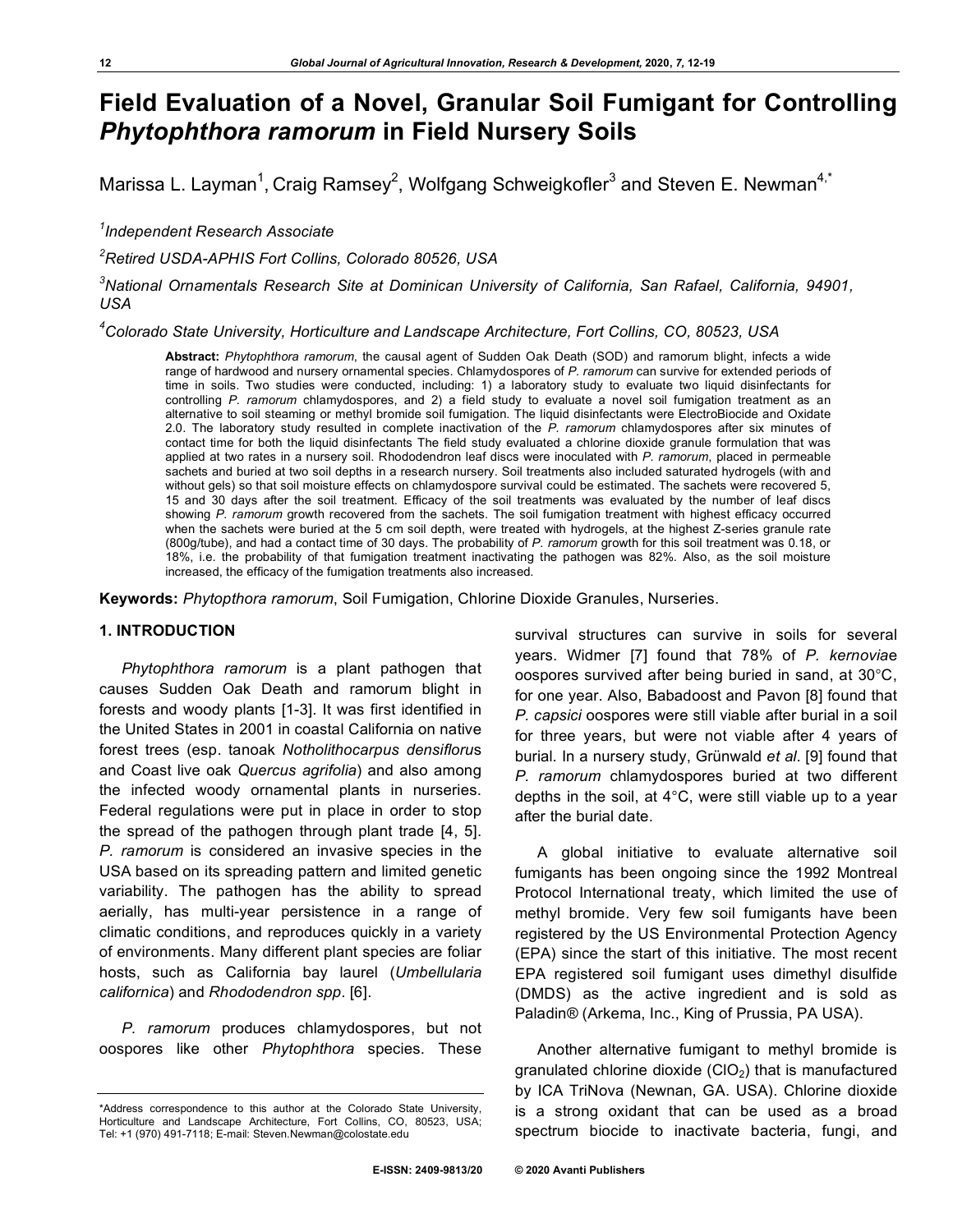viruses [10, 11, and 12]. Chlorine dioxide gas is generated from granules by decomposition of a precursor chemical (slow release) or by reactions with an acidic precursor (fast release formulations). Also, chlorine dioxide granules can be developed as controlled release formulations, which release  $ClO<sub>2</sub>$  gas over several days. This improves the effectiveness of the fumigant against soil-borne pathogens.

The overarching goal of this field nursery study is to evaluate an alternative soil fumigation method that could replace methyl bromide fumigation. The specific goal of this study is to evaluate a granular chlorine dioxide formulation for the ability to inactivate *P. ramorum* inoculated onto the rhododendron leaf discs, which were buried in the nursery soil.

## **2. MATERIALS AND METHODS**

The field study was conducted at the National Ornamentals Research Site at Dominican University of California (NORS-DUC) research nursery, which is in San Rafael, CA, USA. The soil fumigation study ran for 30 days in June and July, 2017. Prior to the study, the nursery plot was covered with a large tarp in order to prevent rain from moistening the soil. However, after the soil fumigation treatments were applied, the plots were irrigated to mimic winter rainfall patterns, which promote *P. ramorum* growth and survival.

The study has a factorial design with all four study factors fully crossing with one another. The study factors include: three rates of Z-series granules (0, 200, and 400 g/tube), two soil depths for inoculated leaf discs in each tube (5 and 10 cm deep from the soil surface), three soil fumigation time periods (5, 15, and 30 days after starting the fumigation treatments), and two soil hydrogel treatments (tubes with and without hydrogels placed on leaf disc sachets). All treatments were randomized and assigned to the 54 soil tubes that were then labelled. There were 18 control tubes that did not receive the Z-series fumigation treatments.

The field nursery plot was 3.6 x 9.1 m and contained gravelly loam soil (xerorthents urban land complex) originally excavated from the Dominican campus. Within the treatment plot, 54 polyvinyl chloride (PVC) tubes (diam. 25 cm x 30 cm length) were buried 15 cm deep in the soil. Soil was packed around the outside of the PVC tubes to ensure a firm seal between the tube and the soil to prevent leaking of  $ClO<sub>2</sub>$ fumigant. At a depth of 28 cm, each tube contained 13.8 L of soil.

Chlorine dioxide granules (ICA TriNova, Newnan, GA, USA) were used for this study. The fumigant granule formulation (Z-series) consisted of two precursor chemistries impregnated onto two different zeolite carriers. The fast release Z-series Part A is the  $ClO<sub>2</sub>$  precursor (sodium chlorite, or NaClO<sub>2</sub> on a zeolite carrier) and Part B is the acid activator (sodium bisulfate on a zeolite carrier). When the two precursor granules are mixed in soil, the chlorine dioxide gas is controlled-released over approximately a 60 to 80-hour time period. The  $ClO<sub>2</sub>$  release rate is dependent on the precursor chemistry, granule weight, and ambient soil moisture and temperature. The precursors are not activated by ambient humidity or high soil moisture, but by the volatilization rate of the acid precursor, which is temperature dependent. Sodium chlorite is also partially activated by soil moisture.

Z-series granules were applied at three rates per granule type (Part  $A + Part B$ ) at a total weight of 0, 400 or 800 g/tube. Part A and Part B granules were added at equal weights per tube (i.e., for the 400 g/tube pre-weigh 200 g Part A + 200 g Part B granules). The two vials were finally combined together as they were added to the soil while blending in a cement mixer (19 L capacity) for 3 min/soil tube. The ratio of Z-series granules weight to soil volume was either 400 g/13.8 L (0.029 g/ml of soil), or 800 g/13.8 L (0.058 g/ml of soil).

The soil was returned to its respective PCV tube in two layers so that the inoculated leaf sachets could be placed at their treatment depth. The first soil layer was18 cm from the bottom of the tube, and the second soil layer was 23 cm from the bottom of the tube. Inoculated leaf sachets were added to the first and second soil layers, and a 5 cm soil moisture sensor (5EC sensor) (METER Environment, Pullman, WA, USA) was added to an assigned soil layer (5 or 10 cm deep from the soil surface).

*P. ramorum* isolate Pr-1418886, grown for 3 weeks on V8-juice agar (V8A; 100 mL filtered V8 juice, 0.1 g  $CaCO<sub>3</sub>$  and 900 mL distilled water; [13]), was used to inoculate leaves from *Rhododendron x* 'Cunningham White' plants maintained at a quarantine site. Infected leaves were placed in a plastic box with damp paper towels and incubated at 20ºC for three weeks. Leaf discs were cut from symptomatic leaves using a 5 mm diameter punch.

Ten leaf discs were placed into 8 x 10 cm permeable nylon sachets. The nylon sachet fabric allowed  $ClO<sub>2</sub>$  gas to penetrate and absorb onto the leaf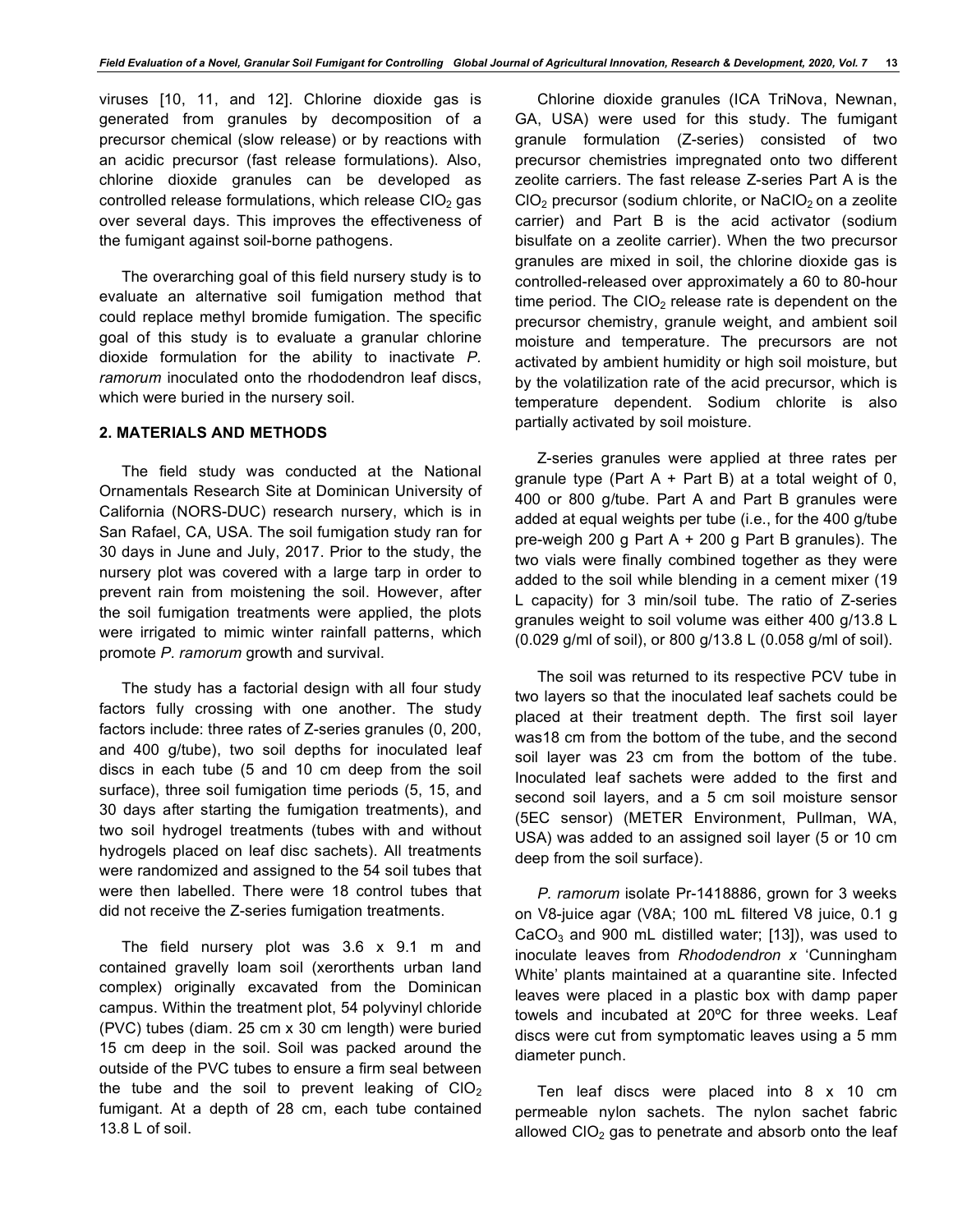discs, but also woven tight enough to prevent soil from contaminating the leaf discs. Two sachets were placed at each of the two soil depths (5 or 10 cm deep from the soil surface), for a total of 20 inoculated leaf discs placed at each soil depth. The presence of *P. ramorum*  was confirmed by plating 10 leaf discs on selective PARPH-V8 media [14, 15].

Hydrogels (Terra-sorb, Lebanon Seaboard Corp., Lebanon, PA, USA) were placed around the leaf sachets in order to keep the soil moist during the time period between filling the soil tubes and when the irrigation was turned on with the intent of increasing the overall survival rate of *P. ramorum*. Hydrogels were mixed at a rate of 31.1g/500 ml water to make up a total volume of 19 L of swollen hydrogels. Tubes assigned for hydrogel treatments received approximately 780 ml of the hydrated gels, added on top of the two leaf sachets for both soil layers. Control tubes assigned to hydrogel treatments were also given the gels at both soil levels, but without the Z-series granules added to the soil.

All tubes were then covered with a 30 cm clear, acrylic plastic cap (TAP Plastics, Sacramento, CA, USA) sealed with white silicone caulk to prevent any  $ClO<sub>2</sub>$  gas escaping from the soil surface. The tube caps were sealed onto each tube for five days after the soil treatments were applied hence mimicking the effects of tarping the soil after a standard soil fumigation treatment. During these first five days, the soil tubes were not irrigated. Once the caps were removed from the tubes, overhead irrigation was turned on.

Overhead irrigation was applied to keep the soil moisture between 10 to 30% (v/v) over the 30-day study period. Soil moisture levels were targeted for average moisture levels in the early spring, optimal for the survival of chlamydospores. Soil moisture data were collected using the 5 cm probes connected to a METER (EM50) data logger (METER Environment, Pullman, WA, USA), which collected data every two hours for the full 30-day study period. The two-hour soil moisture data were averaged for the 5 and 30 day sachet collection dates.

Two sets of control studies were used to measure the viability of *P. ramorum* over time. The field controls were leaf sachets buried in the soil tubes, at both soil depths, with and without the hydrogel treatments, and irrigated the same as the other treatments. The second set of controls were leaf discs left in storage inside the laboratory.

The inoculated leaf sachets were retrieved from the tubes at the three fumigation exposure dates (5, 15, and 30 days after soil treatment). Leaf discs were cultured on PARP-H V8 at 20ºC and evaluated for *P. ramorum* colonies after 14 days.

An additional set of controls tested the ability of Zseries granules to inactivate *P. ramorum*, under lab conditions, without soil. Three Petri plates containing 10 leaf discs were used to run this test. The Z-series granules (0.26g Part A + 0.26g Part B/plate) were added to each plate. The plates were then covered and sealed with parafilm. Plates were exposed to  $ClO<sub>2</sub>$  gas for 65 hours before removing the leaf discs for culture and assaying for viable *P. ramorum*.

A second laboratory study evaluated the ability of two liquid disinfectants to inactivate *P. ramorum*, which were inoculated onto cellulose nitrate coupons, that were replicated 12 times per treatment. The two liquid disinfectants were ElectroBiocide (Strategic Resource Optimization, Bailey CO, USA) and Oxidate 2.0 (BioSafe Systems, Hartford, CT, USA). Electrobiocide is a chlorine dioxide formulation and Oxidate 2.0 is a hydrogen peroxide formulation. Electrobiocide and Oxidate 2.0 were applied at 200 and 10,000 ppm, respectively, using a hand bottle sprayer. The three disinfectant contact times were 2, 4, and 6 min per coupon. Oxidate 2.0 was neutralized with sodium bicarbonate and mixed at 100  $g/L$  H<sub>2</sub>O. ElectroBiocide was neutralized with sodium thiosulfate and mixed at 25 g/L  $H_2O$ . The neutralizer was applied to each coupon at the end of the contact time. All coupons were assayed for *P. ramorum* growth as previously described.

A Design of Experiment program (DOE) (SAS-JMP, SAS Institute, Cary, NC, USA) was used to create the soil tube treatment list. The DOE estimated 19 replications per treatment based on "hidden replication" that occurs by limiting the data analyses to only twoway interactions. This eliminated the need for testing four-way interactions distributed among the four study factors. Viable leaf disc counts, for every sachet, were divided by the ten discs per sachet in order to generate a binomial dataset for *P. ramorum* survival rates. The data were analyzed with a Logistic Regression program (SAS-JMP, SAS Institute Inc., Clary, NC, USA). Logistic regression is the preferred test for a binary survival variable, which has probability values between 0 and 1. Test results were considered significant at  $\alpha$  = 0.05.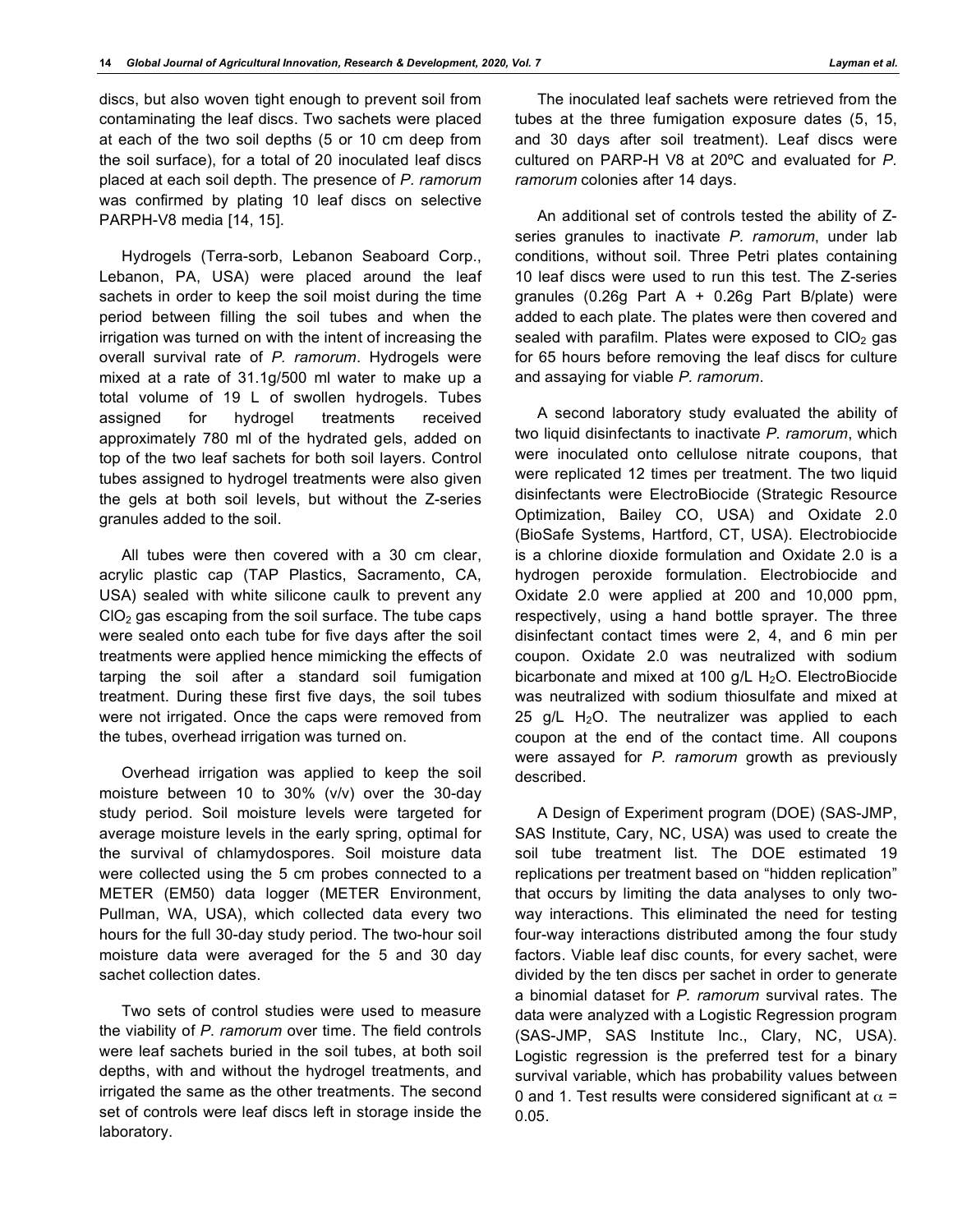# **3. RESULTS**

Analysis of the *P. ramorum* viability data shows that the Z-series rates, leaf disc burial depth, and hydrogel status affected the number of *P. ramorum* survival (Table **1**). The number of fumigant exposure days was the only factor that did not affect *P. ramorum* viability. There were no interactions between the four study factors (data not shown). Comparison of the probability of *P. ramorum* survival shows that the most important study factor was the sachet burial depth (Tables **2** and **3**). All the leaf discs that were buried at 10 cm deep from the soil surface had 100% *P. ramorum* survival across all study factors (Table **3**).

The soil fumigation treatment with the highest leaf disc inactivation of *P. ramorum* chlamydospores occurred when leaf discs were buried at 5 cm soil depth, hydrogels were added over leaf disc sachets, Zseries granules were applied at 400 g per tube for Part A and Part B granules, and sachets were exposed to fumigant treatments for 30 days (Table **2**). The expected probability of an inoculated leaf disc to show no *P. ramorum* growth under these conditions was 0.811, or 81%. The probability of an inoculated leaf disc showing no *P. ramorum* growth dropped to 27% when leaf discs were buried at 5 cm and Z-series granule rate was 200 g/tube (Table **2**).

**Table 1: Effects of Likelihood Test and Significant Values for Each of the Tested Study Factors for** *Phytophthora ramorum* **Remaining Active and Inactive**

| Source                      | DF | Prob>ChiSq |
|-----------------------------|----|------------|
| Leaf Burial Depth (cm)      |    | 0.0001     |
| Days Post Fumigation (days) |    | 0.2124     |
| Hydrogels (Yes or No)       |    | 0.0477     |
| Granule Rate (g)            |    | 0.0006     |

**Table 2: Probability Binomial Model of** *Phytophthora ramorum* **Remaining Active and Inactive at the End of the Three Exposure Times and Two Tested Granular Concentrations with the Presence or Absence of Hydrogels, with Leaf Disc Sachets Buried at 5 cm Below the Soil Surface**

| Days Post<br>Fumigation | <b>Hydrogels</b> | <b>Granules of</b><br>Fumigant (g) | Probability P. ramorum<br>Growth | Probability P. ramorum<br><b>Inactivation</b> | Percent leaf discs with<br>P. ramorum growth (%) |
|-------------------------|------------------|------------------------------------|----------------------------------|-----------------------------------------------|--------------------------------------------------|
| 5                       | <b>No</b>        | 0                                  | 0.999                            | 7.73E-10                                      | 100                                              |
| 5                       | <b>No</b>        | 200                                | 0.982                            | 0.019                                         | 100                                              |
| 5                       | <b>No</b>        | 400                                | 0.818                            | 0.182                                         |                                                  |
| 5                       | Yes              | 0                                  | 0.999                            | 7.33E-08                                      | 100                                              |
| 5                       | Yes              | 200                                | 0.849                            | 0.151                                         | 100                                              |
| 5                       | Yes              | 400                                | 0.321                            | 0.679                                         | 0                                                |
| 15                      | <b>No</b>        | 0                                  | 1                                | 2.27E-10                                      | 100                                              |
| 15                      | <b>No</b>        | 200                                | 0.994                            | 0.006                                         | 100                                              |
| 15                      | <b>No</b>        | 400                                | 0.939                            | 0.061                                         | 75                                               |
| 15                      | Yes              | 0                                  | 0.999                            | 2.16E-09                                      | 100                                              |
| 15                      | Yes              | 200                                | 0.95                             | 0.049                                         | 100                                              |
| 15                      | Yes              | 400                                | 0.617                            | 0.383                                         | 75                                               |
| 30                      | No               | 0                                  | 0.999                            | 1.57E-09                                      | 100                                              |
| 30                      | <b>No</b>        | 200                                | 0.963                            | 0.037                                         | 100                                              |
| 30                      | <b>No</b>        | 400                                | 0.689                            | 0.311                                         | 100                                              |
| 30                      | Yes              | 0                                  | 0.999                            | 1.49E-08                                      | 100                                              |
| 30                      | Yes              | 200                                | 0.734                            | 0.266                                         | 50                                               |
| 30                      | Yes              | 400                                | 0.189                            | 0.811                                         | 25                                               |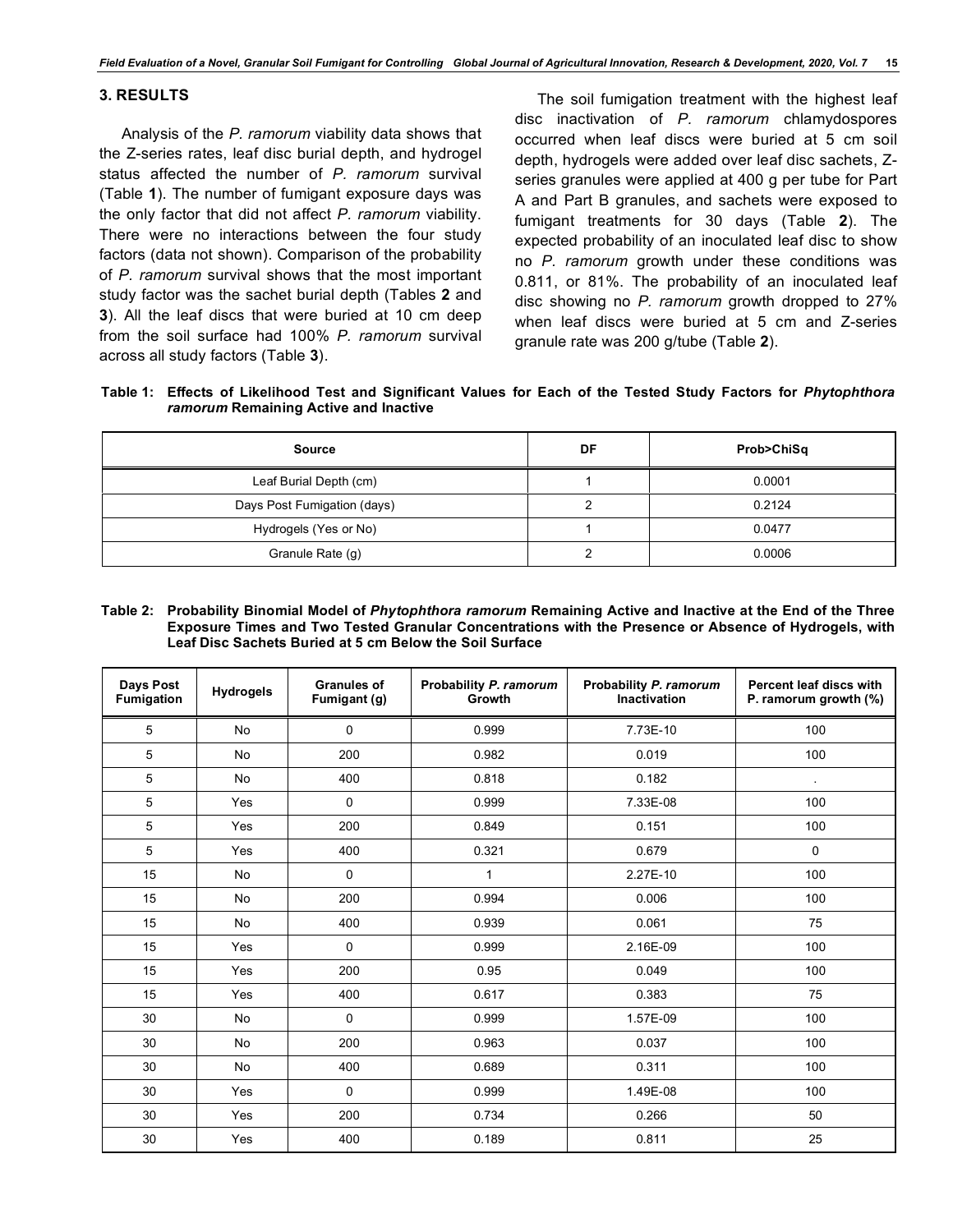**Table 3: Probability Binomial Model of** *Phytophthora ramorum* **Remaining Active and Inactive at the End of the Three Exposure Times and Two Tested Granular Concentrations with the Presence or Absence of Hydrogels, with Leaf Disc Sachets Buried at 10 cm Below the Soil Surface**

| Days Post<br><b>Fumigation</b> | <b>Hydrogels</b> | <b>Granules of</b><br>Fumigant (g) | Probability P. ramorum<br>Growth | Probability P. ramorum<br><b>Inactivation</b> | Percent leaf discs with<br>P. ramorum growth (%) |
|--------------------------------|------------------|------------------------------------|----------------------------------|-----------------------------------------------|--------------------------------------------------|
| 5                              | <b>No</b>        | 0                                  | 1                                | 0                                             | 100                                              |
| 5                              | <b>No</b>        | 200                                | 1                                | 1.01E-09                                      | 100                                              |
| 5                              | No               | 400                                | 0.999                            | 1.2E-09                                       | 100                                              |
| 5                              | Yes              | 0                                  | 1                                | $\mathbf 0$                                   | 100                                              |
| 5                              | Yes              | 200                                | 0.999                            | 9.59E-10                                      | 100                                              |
| 5                              | Yes              | 400                                | 0.999                            | 1.13E-08                                      | 100                                              |
| 15                             | No               | 0                                  | 1                                | 1.11E-16                                      | 100                                              |
| 15                             | <b>No</b>        | 200                                | 1                                | 2.97E-11                                      | 100                                              |
| 15                             | <b>No</b>        | 400                                | 1                                | 3.52E-10                                      | 100                                              |
| 15                             | Yes              | 0                                  | 1                                | 1.11E-16                                      | 100                                              |
| 15                             | Yes              | 200                                | 1                                | 2.82E-10                                      | 100                                              |
| 15                             | Yes              | 400                                | 0.999                            | 3.34E-09                                      | 100                                              |
| 30                             | <b>No</b>        | $\mathbf 0$                        | $\mathbf{1}$                     | $\mathbf 0$                                   | 100                                              |
| 30                             | <b>No</b>        | 200                                | $\mathbf{1}$                     | 2.05E-10                                      | 100                                              |
| 30                             | <b>No</b>        | 400                                | 0.999                            | 2.42E-09                                      | 100                                              |
| 30                             | Yes              | 0                                  | 1                                | $\mathbf 0$                                   | 100                                              |
| 30                             | Yes              | 200                                | 0.999                            | 1.94E-09                                      | 100                                              |
| 30                             | Yes              | 400                                | 0.999                            | 2.3E-08                                       | 100                                              |

The study design included 18 soil tubes that served as control treatments across all the study factors (18 untreated soil tubes with leaf disc sachets, buried at both 5 and 10 cm, with and without hydrogels, and collected at 5, 15, and 30 days after soil treatment). All 18 control soil tubes had 99.9 to 100% viable leaf discs (Table **2** and **3**). Control discs inoculated with *P. ramorum* that were stored dry in the lab at 5ºC for 5 days were *P. ramorum* positive. In contrast, untreated leaf discs stored at 20ºC for 5 days were overgrown with a dark fungus, which was likely an endophytic or opportunistic species present on the rhododendron leaves.

Soil moisture averaged 9 and 12% (v/v) within the tubes, with and without hydrogels, during the first five days of the study with no overhead irrigation (Figure **1**). Once irrigation began, the soil moisture averaged 20% (v/v) for all soil treatments for the remainder of the 30 day study. Soil moisture ranged from 18 to 24% at the two sachet burial depths and three Z-series rates once overhead irrigation began (Figure **2**). As soil moisture increased from 10 to 30%, the probability of viable leaf discs decreased from 1.0 to 0.7 for the leaf discs





**Figure 1:** Average soil moisture in soil tubes over 30 days (xaxis) for sachet burial depth (right y-axis) and hydrogel status (legend). Vertical reference line shows five days after fumigant treatments when overhead irrigation turned on for rest of 30-day study.

The Petri plate study tested the effects of  $ClO<sub>2</sub>$  gas on the viable leaf discs counts after an exposure time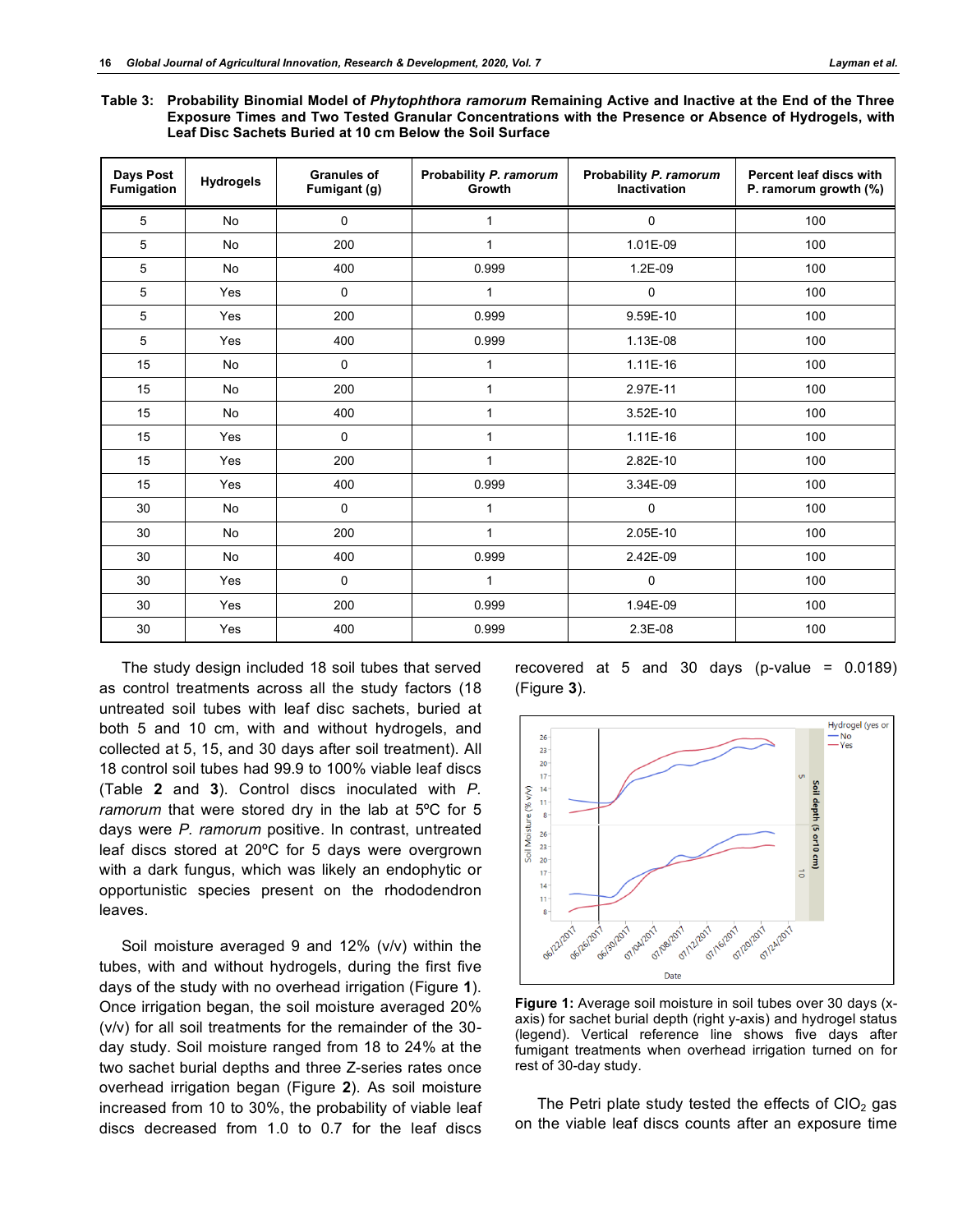

**Figure 2:** Average soil moisture in soil tubes over 30 days (xaxis) for sachet burial depth (right y-axis) and Z-series granule rates (legend). Vertical reference line shows five days after fumigant treatments when overhead irrigation turned on for rest of 30-day study.

of 65 hours. The CIO<sub>2</sub> release rates resulted in 100% control for all 30 leaf discs (10 discs per 3 plates) inoculated with *P. ramorum*.

The liquid disinfectant study tested the effects of two oxidants on *P. ramorum* chlamydospore survival rates. *P. ramorum* was completely inactivated after six minutes of contact time with the liquid disinfectants ElectroBiocide and Oxidate 2.0 (Table **4**).

**Table 4: Average** *Phytophthora ramorum* **Counts (CFU/Sample) for Two Disinfectants and Three Disinfectant Contact Times**

| <b>Disinfectant</b><br>type | <b>Disinfectant</b><br>contact time (min) | Phytophthora<br>ramorum growth<br>(CFU/sample)) |
|-----------------------------|-------------------------------------------|-------------------------------------------------|
| Control                     | n                                         | 75                                              |
| ElectroBiocide              | 2                                         | 10                                              |
| ElectroBiocide              | 4                                         | 2                                               |
| ElectroBiocide              | 6                                         |                                                 |
| Oxidate 2.0                 | 2                                         | Δ                                               |
| Oxidate 2.0                 | ⊿                                         | 2                                               |
| Oxidate 2.0                 | ่ค                                        |                                                 |

## **4. DISCUSSION AND CONCLUSION**

Federal regulations require the treatment of nursery soil infested with *P. ramorum* [16]. Heat treatments such as steaming [17] and solarization [18] are highly effective in controlling *P. ramorum* in nursery beds, and



**Figure 3:** Probability of viable *Phytophthora ramorum*, by soil moisture, for samples collected at 5 and 30 days after soil treatment. The probability data was regressed over average soil moisture for soil treatments for hydrogels, sachet depth, and Z-series rates (p-value = 0.0189).

biological control using *Trichoderma asperellum* also reduces *P. ramorum* levels [19]. Alternative soil fumigation methods for controlling *P. ramorum* at nursery sites were recently evaluated using registered EPA fumigants [20, 21]. Linderman and Davis [20] tested the effects of steam and metam sodium on *P. ramorum* chlamydospores mixed into two soil types. They found that metam sodium, applied at three rates, resulted in complete inactivation of the chlamydospores. Yakabe and MacDonald [21] also tested the ability of nine fumigants and two soil drenches on *P. ramorum* and reported complete inactivation of chlamydospores in 21 out of 25 soil fumigant treatments. The EPA registered fumigants tested in their study only included one new fumigant (dimethyl disulfide, or DMDS), which is considered more environmentally friendly than the older fumigants. They found that DMDS applied at 224 kg/ha on the top of the soil and tarped for 14 days resulted in 33% reduction in *P. ramorum*, which demonstrates that it was not as effective as the older fumigants.

Despite that three of the four study factors in this experiment reduced *P. ramorum*, the efficacy results were not as high as we predicted due to the large number of leaf discs that had viable *P. ramorum* counts among the treatments. The reduction in *P. ramorum* control from 81% to 27% when Z-series granules rates were reduced from 400 to 200 g/tube indicates that the rate of granules evenly added to the soil in each tube should be greater than 400 g/tube.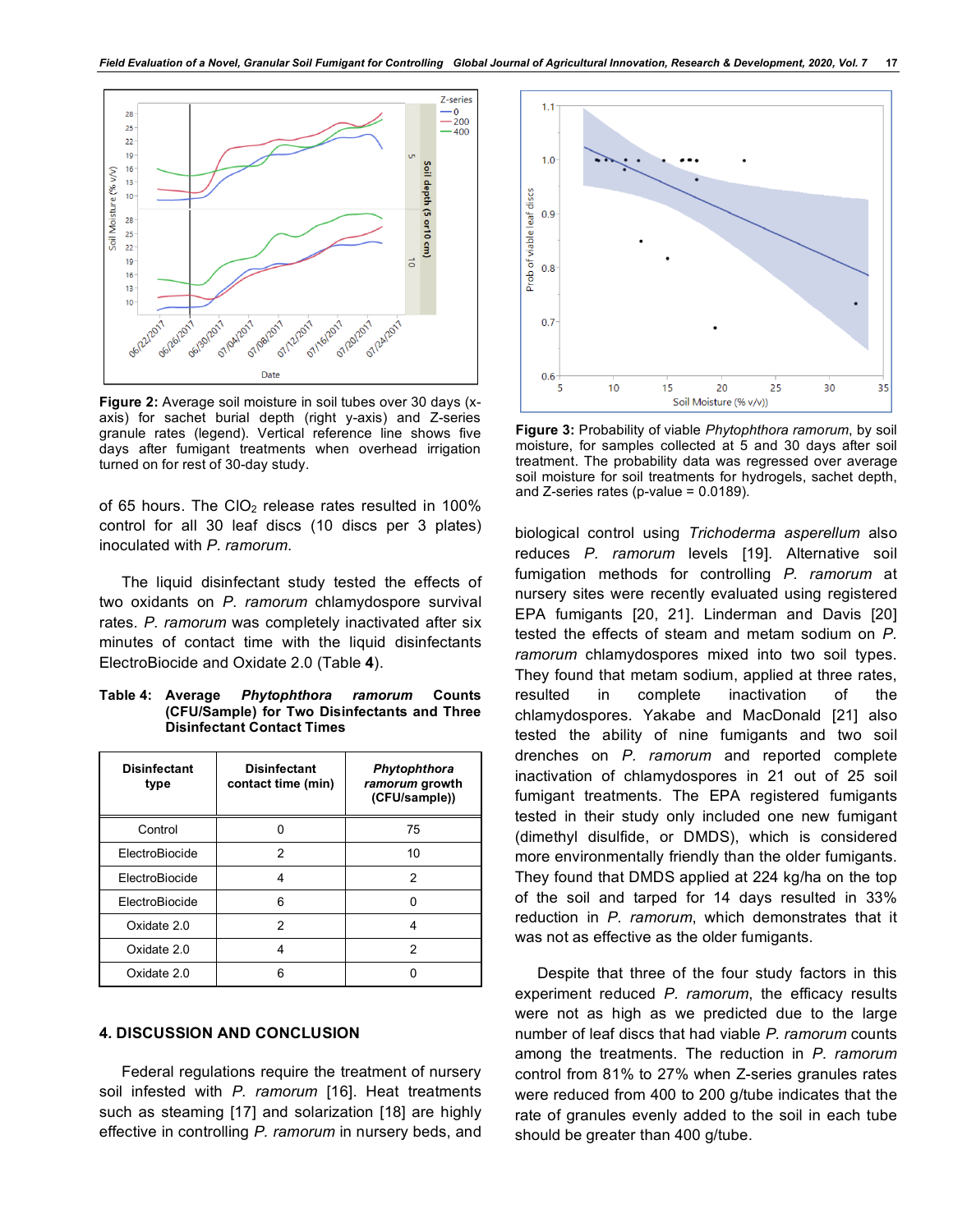The Z-series application rates used in this study were too high to be practical for large scale use and would be cost prohibitive under most conditions. The highest Z-series rate was 0.058 g/ml of soil, which translates into 58 kg/m $3$  of soil. If the Z-series granules could be optimized as a soil fumigant with higher microbial efficacy results, then this application rate would be more economically justified for smaller nursery sites.

Soil fumigant treatments with the leaf discs buried at 10 cm had no effect on *P. ramorum* survival rates. One possible explanation for this difference in *P. ramorum* survival by soil depth is that the Z-series granules (0.95 to 1.1 g/cm $3$ ) were less dense than the loamy clay soil (approximately 1.40 to 1.50 g/cm<sup>3</sup>). As the granules are added to the soil in the cement mixer, the granules probably moved towards the opening of the mixer due to their lower density, and the denser soil settled towards the bottom of the mixer. As the mixed soil was poured into a five- gallon bucket, the soil at the bottom of the bucket should have a higher percentage of the granules because they moved to the top of the mixer. As the mixed soil was poured from the bucket into each soil tube, the granule stratification mentioned above would be reversed, i.e. the mixed soil with less granules is in the bottom of the tube while the mixed soil with the most granules is near the top of the tube. Thus, more  $ClO<sub>2</sub>$  gas would be generated near the top of the tube which would explain why the sachets at the 5 cm soil depth had lower *P. ramorum* survival rates*.* Stratification of the granules due to their density differences with the soil could be a possible reason for the higher efficacy against *P. ramorum* at 5 cm soil depth. This stratification problem could be corrected by adding granules in two or three layers in future studies. In commercial nursery conditions, the granules would be evenly distributed into nursery soils using a rototiller.

All *P. ramorum* inoculated leaf discs that were not treated with Z-series granules had 100% survival. This was an unexpected finding that shows that harsh environmental conditions, length of sample collection time, or dry/hot soil conditions had little or no impact on *P. ramorum* survival. These findings are in agreement with Widmer [7], Babadoost and Pavon [8], and Grunwal et. al. [9] that *P. ramorum*, when tested at different life stages, could survive in soils for one to three years.

Increased soil moisture levels increased the efficacy of the Z-granules on *P. ramorum* deactivation across all treatments. Soil moisture readily absorbs  $ClO<sub>2</sub>$  as a gas

and temporarily stabilizes it allowing longer  $ClO<sub>2</sub>$ exposure for the plant pathogen. Considering the generation and release mechanisms for  $ClO<sub>2</sub>$  from the Z-series granules, the optimum soil moisture for applying the granules appears to be between 5 and 12% (v/v). However, within two to five days of applying the  $ClO<sub>2</sub>$  treatment, soil moisture should be increased up to 20 or 30% to improve fumigant efficacy. In order to properly distribute the granules in the soil, the soil moisture should be low enough for semi-moist soil to readily break up into small particles for better mixing results. As soil moisture decreases, air volume in the soil matrix increases, which allows better diffusion of the  $ClO<sub>2</sub>$  gas and increased exposure to plant pathogens. However, after the  $ClO<sub>2</sub>$  release rates decline then the soil moisture should be increased up to as much as 30% in order to increase the effectiveness of the fumigant.

The two oxidant-based, liquid disinfectants were effective against *P. ramorum* in the laboratory study. The liquid formulation of chlorine dioxide applied at 200 ppm for six minutes resulted in complete inactivation of *P. ramorum*. These results, along with the Z-series laboratory results, provide evidence that chlorine dioxide can inactivate the *P. ramorum* chlamydospores when applied as either a liquid or gas formulation.

The Z-series granules show promise as an alternative to methyl bromide when used as a soil fumigant. A higher rate may have proven more effective for killing *P. ramorum* on infected leaves. Future research is needed in order to gain a better understanding of using granular chlorine dioxide as a soil fumigant to deactivate *P. ramorum* and other plant pathogens in field nurseries.

# **ACKNOWLEDGEMENTS**

We would like to thank Joel Tenney of ICA TriNova for his advice and expertise in the formulation of the Z-Series disinfectant; Dr. Supriya Sharma (NORS-DUC) for assistance with *P. ramorum* growth and Vernon Huffman (NORS-DUC) for help with setting up the soil research plot. The National Ornamentals Research Site at the Dominican University of California is funded by grants from the 2008, 2014 and 2018 Farm Bills, and administrated through the United States Department of Agriculture (USDA) Animal and Plant Health Inspection Service (APHIS) Plant Protection and Quarantine (PPQ) Center for Plant Health Science and Technology (CPHST).